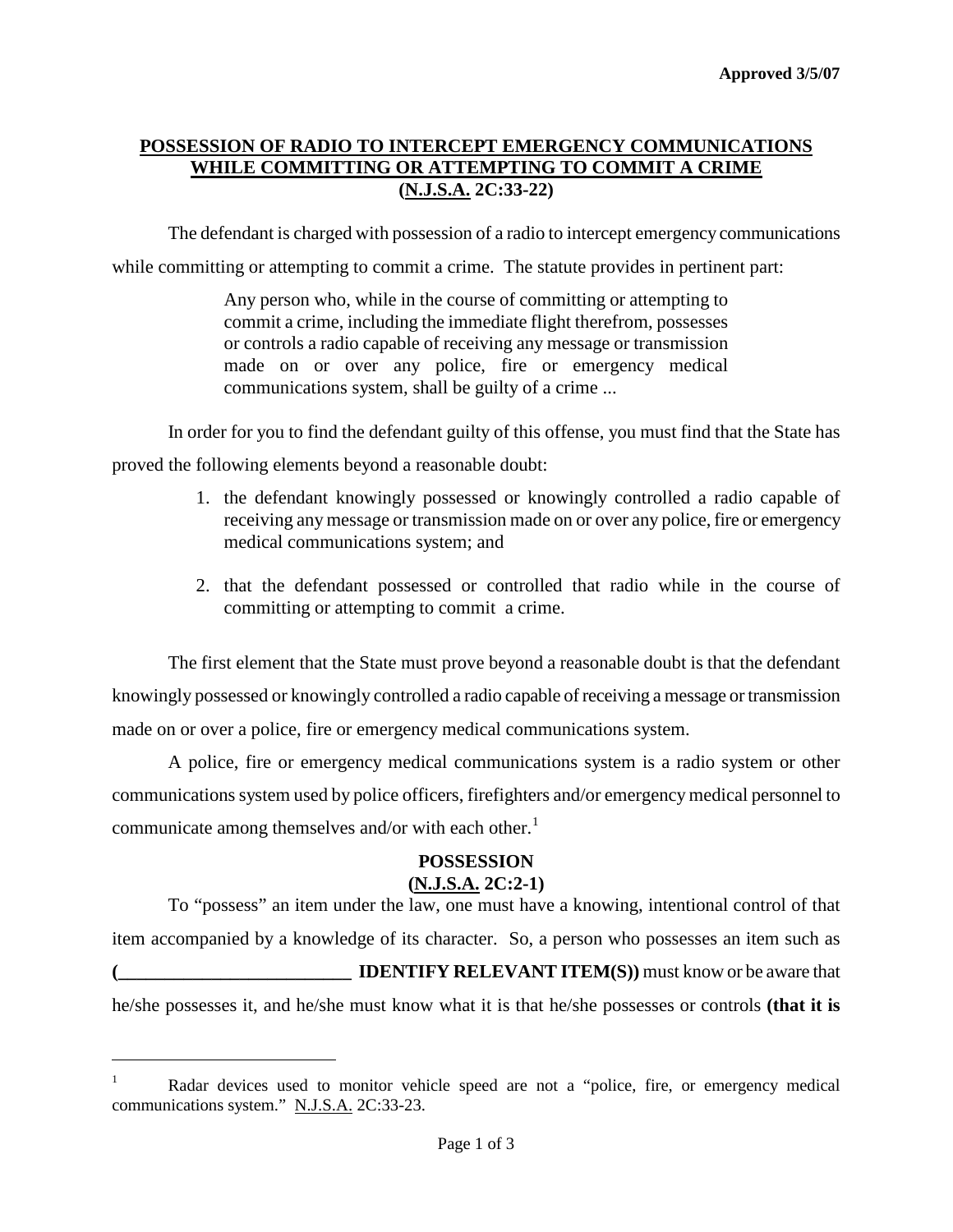#### **POSSESSION OF RADIO TO INTERCEPT EMERGENCY COMMUNICATIONS WHILE COMMITING OR ATTEMPTING TO COMMIT A CRIME (N.J.S.A. 2C:33-22)**

**\_\_\_\_\_\_\_\_\_\_\_\_\_\_\_\_\_\_\_\_)**. **[WHERE APPLICABLE, charge: Possession cannot merely be a passing control, fleeting or uncertain in its nature.]** In other words, to "possess" an item, one must knowingly procure or receive an item or be aware of his/her control thereof for a sufficient period of time to have been able to relinquish his/her control if he/she chose to do so.

The State must prove beyond a reasonable doubt that a possessor acted knowingly in possessing the item. A person acts knowingly with respect to the nature of his/her conduct or the attendant circumstances if he/she is aware that his/her conduct is of that nature, or that such circumstances exist, or he/she is aware of the high probability of their existence. A person acts knowingly as to a result of his/her conduct if he/she is aware that it is practically certain that that conduct will cause such a result. Knowing, with knowledge, or equivalent terms have the same meaning.

Knowledge is a condition of the mind. It cannot be seen. It can only be determined by inferences from conduct, words or acts. Therefore, it is not necessary for the State to produce witnesses to testify that a particular defendant stated, for example, that he/she acted with knowledge when he/she had control over a particular thing. It is within your power to find that proof of knowledge has been furnished beyond a reasonable doubt by inference which may arise from the nature of the acts and the surrounding circumstances.

A person may possess (an item) even though it was not physically on his/her person at the time of the arrest, if he/she had in fact, at some time prior to his/her arrest, had control over it.

Possession means a conscious, knowing possession, either actual or constructive.

## **[CHARGE THOSE FOLLOWING PARAGRAPHS AS APPLY TO YOUR CASE]**

#### **ACTUAL POSSESSION**

A person is in actual possession of an item when he/she first, knows what it is: that is, he/she has knowledge of its character, and second, knowingly has it on his/her person at a given time. **CONSTRUCTIVE POSSESSION**